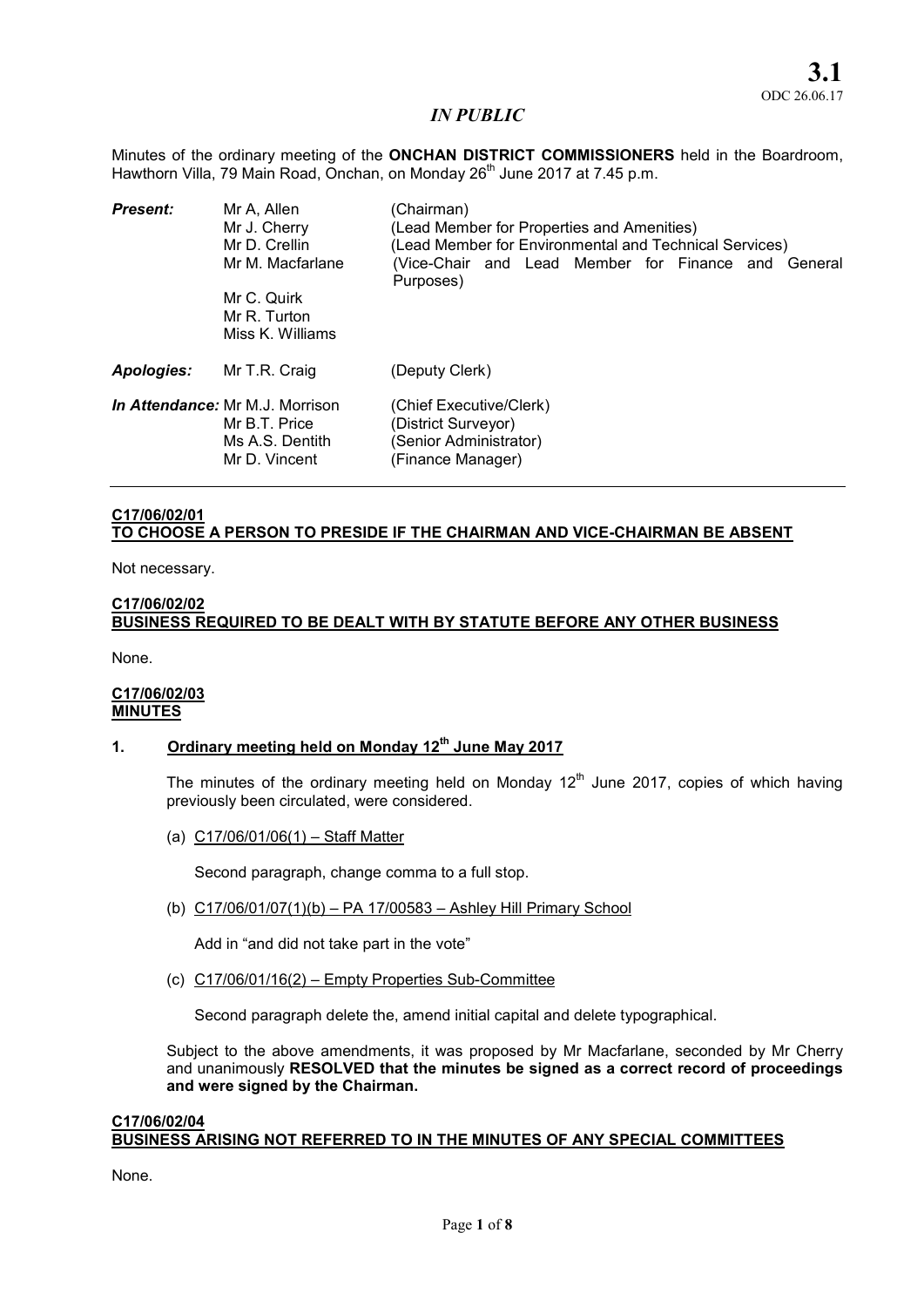# C17/06/02/05 BUSINESS EXPRESSLY REQUIRED BY STATUTE TO BE DONE

None.

#### C17/06/02/06 BUSINESS ADJOURNED FROM A PREVIOUS MEETING

# 1. C17/06/01/09(2)(c) – Skate Park

The Chief Executive gave Members a summary of the previous discussions regarding the provision of a Skate Board Park, resulting in planning permission being granted in 2004 which had now lapsed. Since that time various models and designs had been submitted for consideration.

In answer to question, the Chief Executive advised that the matter was on the agenda for consideration as a result of a presentation given to the Board as part of the Onchan Park Public **Consultation** 

The Chairman questioned as to whether there was a great appetite for the provision of a skate board park as he felt that the costs seemed to be quite conservative and the reality could be quite costly. He wondered whether the money could be spent elsewhere to give greater value to the people of Onchan.

A brief discussion ensued with regard to playground equipment upgrades, repairs and replacement.

It was proposed by Mr Cherry, seconded by Mr Quirk and unanimously RESOLVED that the provision of a skate board park be considered as part of the Onchan Park Consultation.

# 2. C17/06/01/06(1) - Staff Matter

Deferred for consideration after the close of business.

# 3. C17/06/01/08(1) – Internal Audit Report

The Chief Executive advised that a mutually convenient date and time for a meeting was awaited from the Internal Auditors.

#### C17/06/02/07 PLANNING DECISIONS/COMMUNICATIONS FROM THE DEPARTMENT OF INFRASTRUCTURE PLANNING COMMITTEE

#### 1. Plans to the Board

(a) The following plans were considered by the Board. It was proposed by Mr Crellin, seconded by Mr Cherry, and unanimously RESOLVED that the following planning applications be recommended approval:-

| Planning<br>Application | <b>Address</b>                   | Description                                                                                                                                                                                                                               |  |
|-------------------------|----------------------------------|-------------------------------------------------------------------------------------------------------------------------------------------------------------------------------------------------------------------------------------------|--|
| 17/00579                | 20 Beech Avenue                  | Replacement conservatory roof with tiles.                                                                                                                                                                                                 |  |
|                         |                                  | In answer to question the District Surveyor advised that<br>the planning application is for aesthetics and building<br>regulation monitors the materials. He further advised<br>that the tiles are fire tested and of BRE designed tiles. |  |
|                         | <b>Recommendation - Approval</b> |                                                                                                                                                                                                                                           |  |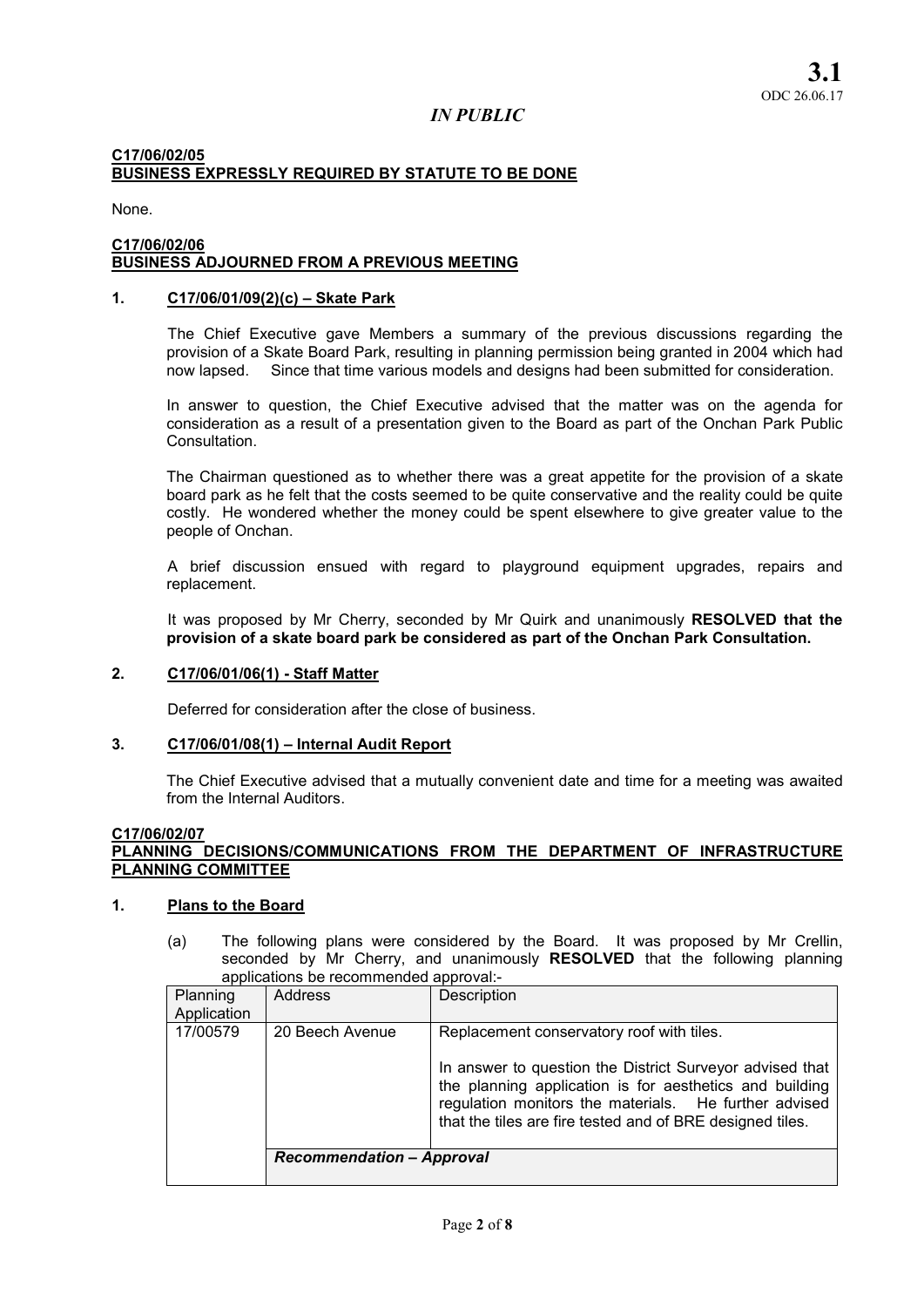| 17/00618 | 30 Cronk Avenue                  | Replace existing flat roof with pitched roof to<br>sunroom on rear elevation.                                          |  |
|----------|----------------------------------|------------------------------------------------------------------------------------------------------------------------|--|
|          | <b>Recommendation - Approval</b> |                                                                                                                        |  |
| 17/00624 | 145/147 Royal Avenue             | Proposed demolition of existing flats and<br>replacement with a pair of semi-detached<br>houses with integral garages. |  |
|          | <b>Recommendation - Approval</b> |                                                                                                                        |  |

# (b) PA 17/00645 – St Peter's Church, Church Road

The Lead Member for Environment and Technical Services advised that the building has Registered Building Consent for internal alterations to replace pews with chairs, new heating system and minor internal alterations.

After a lengthy discussion and due consideration, it was proposed by Miss Williams, seconded by Mr Cherry and unanimously RESOLVED that PA 17/00645 - St Peter's Church, Church Road, be recommended approval to the Planning Committee.

*For: Messrs Allen, Turton, Cherry, Macfarlane and Miss Williams Against: Messrs Crellin and Quirk* 

#### 2. Planning Communications

#### (a) PA 17/00418/B – Cronkville, Hillberry Road

The District Surveyor advised that the Commissioners' recommendation was:-

*"that in light of the outstanding planning issues with these premises no recommendation be put forward, but that the planning officer's attention be directed to the condition in original approval requiring the garage to be for domestic use only."*

The District Surveyor advised that the Planning Committee had approved the planning application and have included the wording:-

*"The garage/store may be used only for domestic purposes incidental to the enjoyment of the main dwelling as a residence in accordance with the condition imposed on PA01/00769"*

# C17/06/02/09 REPORT FROM THE CLERK OR OTHER OFFICER

## 1. C17/06/01/09(1) - Kenyon's Café at Onchan Hub

The Chief Executive advised that he was expecting a response from the Trustees for the next meeting of the Board.

# 2. Communication Report

Report of the Senior Administrator, dated 19<sup>th</sup> June 2017, having previously been circulated was considered and noted.

After a brief discussion, Members requested that the next report come back to the Board for consideration in three months' time.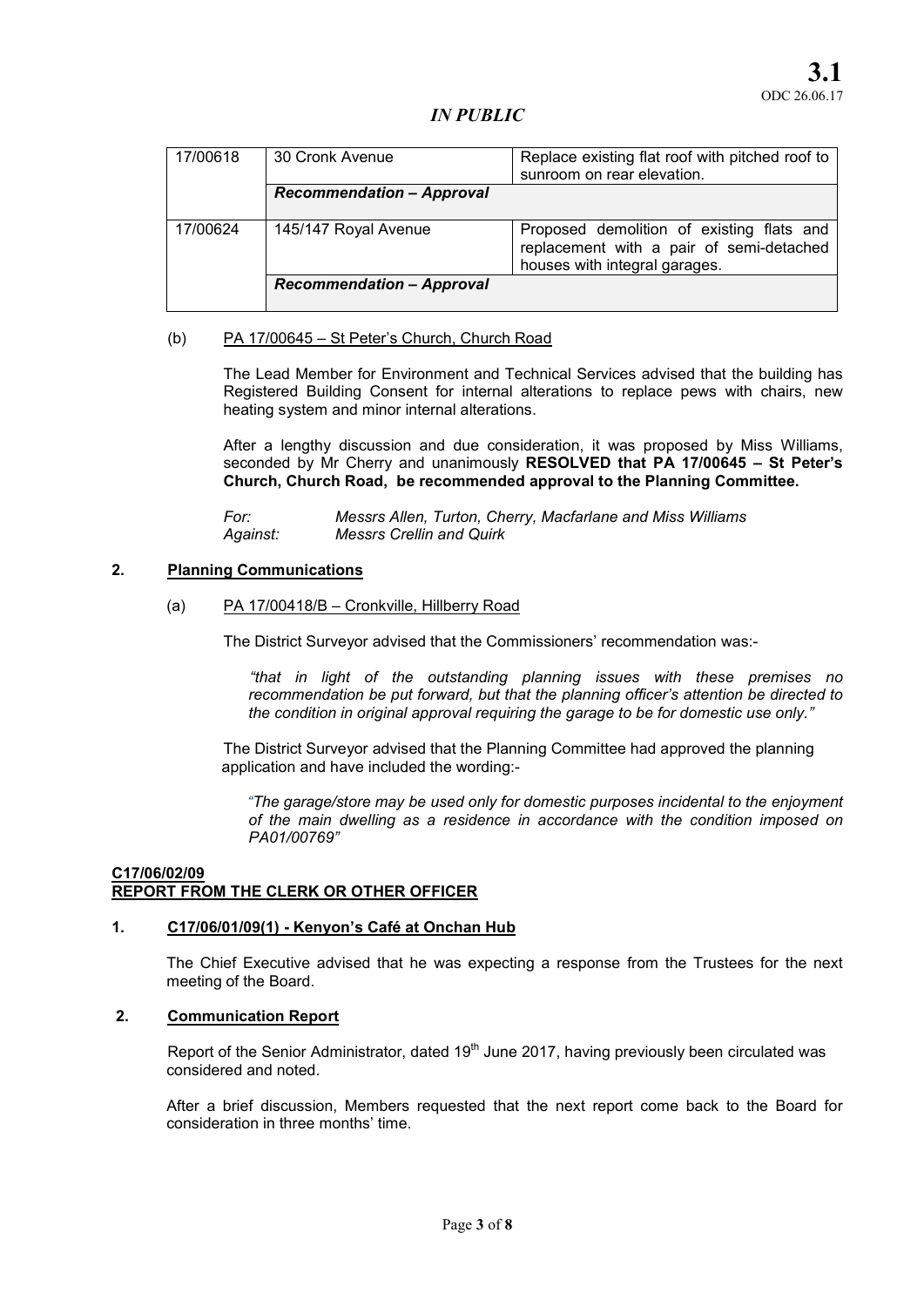# C17/06/02/10 LETTERS, PETITIONS, MEMORIALS AND OTHER COMMUNICATIONS

None.

# C17/06/02/11 **QUESTIONS**

None.

#### C17/06/02/12 MOTIONS

None.

#### C17/06/02/13 ENVIRONMENTAL AND TECHNICAL SERVICES MATTERS

# 1. Street Lighting Report

The Street Lighting Report prepared by the District Surveyor for January to April 2017, having previously been circulated was considered.

In answer to question, the District Surveyor advised that there were no faults outstanding from the report.

Lead Member for Environment and Technical Services requested that a label be placed on the faulty street lights to advise the public that the fault is being attended to.

# 2. C17/04/01/13(5) – LED Street Lights

The report of the District Surveyor dated 21<sup>st</sup> June 2017, having previously been circulated was considered.

After discussion, it was proposed by Mr Macfarlane, seconded by Mr Cherry, and unanimously RESOLVED that the 30 lights situated at or adjacent to bus stops have their time clocks replaced to allow the timings to be adjusted for the winter months.

# C17/06/02/14

# PROPERTIES AND AMENITIES MATTERS

# 1. C17/05/01/09(2)(d) – Surface Water Flooding

The Chief Executive advised that as a result of the matter being raised with the meeting with the Onchan MHKs earlier in the evening that:-

- Mr Callister MHK will raise the matter with Dr Allison of Manx Utilities
- Mrs Edge MHK will address the matter with the Department of Infrastructure requesting the professionals to come together to bring plans forward. Also, to encourage the Department to have greater involvement with Onchan District Commissioners, represented by the District Surveyor, would be a positive way forward.

# 2. C17/05/03/14(1) – Heywood Court Communal Lounge – Redecoration

The Chief Executive advised that at the previous meeting of the Board a resolution had been passed to decorate the communal lounge at Heywood Court at a cost not exceeding £500. He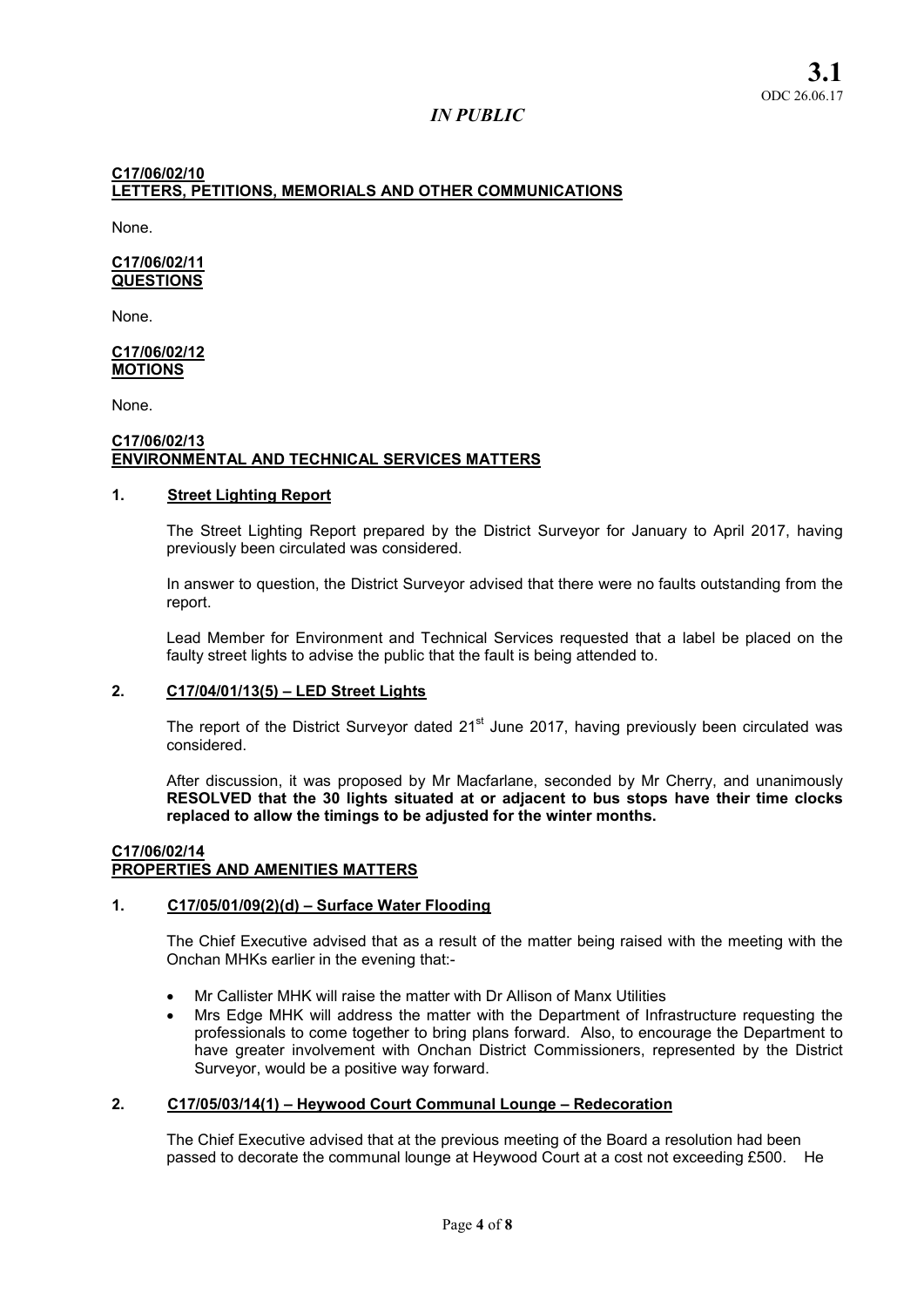informed Members that the quotation received exceeded that figure. Extract of the minutes relating to this matter were read to the Board.

It was proposed by Mr Crellin, seconded by Mr Quirk and RESOLVED that a suspension of Standing Orders be agreed in order to revisit the resolution regarding the decoration of Heywood Court Communal Lounge.

*For: Messrs Quirk, Crellin, Allen and Macfarlane Against: Messrs Cherry, Turton and Miss Williams* 

It was proposed by Mr Crellin, seconded by Mr Quirk and RESOLVED that the Board directs officers to refurbish the Communal Lounge at Heywood Court in the most cost effective way of carrying out the works within the summer months.

*For: Messrs Quirk, Crellin, Allen and Macfarlane Against: Messrs Cherry, Turton and Miss Williams* 

#### 3. Housing Sub- Committee

Minutes of the Housing Sub-Committee dated  $12<sup>th</sup>$  June 2017, having previously been circulated were noted.

The Vice-Chairman advised that the Housing Sub-Committee had undertaken a tour of a selection of empty properties which was beneficial and gave a greater understanding of the current situation.

In answer to question, the Vice-Chairman advised that the next meeting date had not yet been set.

# 4. Community Engagement – Ashley Park

The Chief Executive informed Members of low level anti-social behaviour which was being carried out at Ashley Park. It was felt that it would be beneficial to speak with residents in the area.

In answer to question, the Chief Executive advised that with co-operation of Ashley Hill School it may be possible to place some equipment on the field for use of the children. However, we need engagement from parents and children in order to encourage the children to play in that area.

Senior Administrator to arrange a suitable date and time for a meeting with residents and children of the area. It was agreed that the Vice Chairman and Lead Member for Properties and Amenities be in attendance.

#### C17/06/02/15 CHAIRMAN'S ANNOUNCEMENTS

#### 1. Attendances

| 21 <sup>st</sup> June | - | <b>Manx Legion Service</b> |
|-----------------------|---|----------------------------|
| 25 <sup>th</sup> June | - | Armed Forces Day           |

# 2. Dates for Diary

| $2^{nd}$ July | - | <b>Tynwald Garden party</b> |
|---------------|---|-----------------------------|
| $5th$ July    | - | Tynwald Day                 |

# 3. Commissioners' Surgery – 4<sup>th</sup> July

2.30 p.m. – Communal Lounge, Springfield Court - Commissioner Crellin to attend 6.30 p.m. – Onchan Hub **- Chairman, Mr Allen to attend.** 

- 
-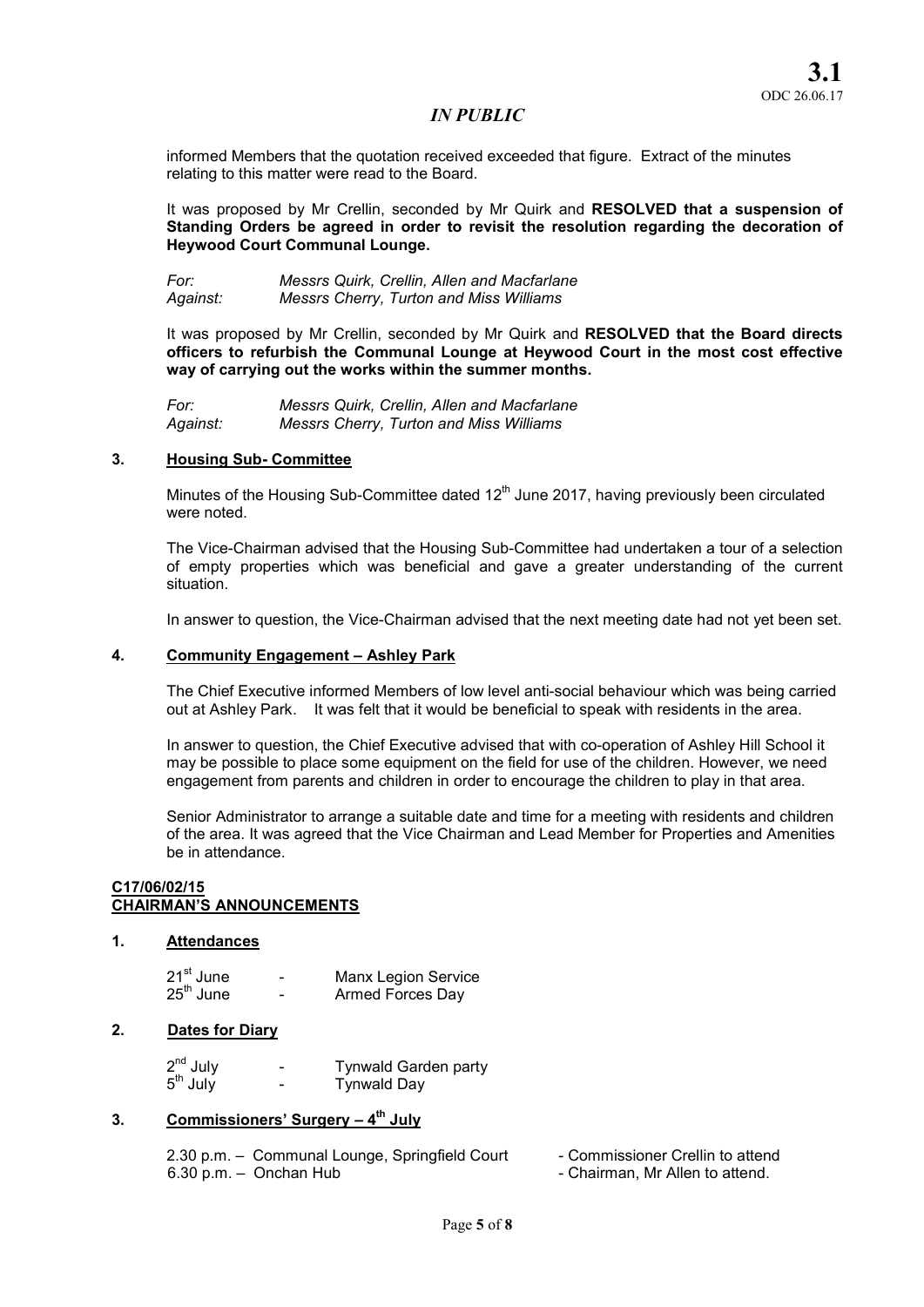#### C17/06/02/16 ANY OTHER BUSINESS

# 1. Apologies

Mr Cherry gave apologies for the next meeting of the Board on  $10<sup>th</sup>$  July.

It was noted that the Chief Executive would be on leave from the  $10<sup>th</sup>$  to  $21<sup>st</sup>$  July 2017 inclusive.

# 2. Groudle Glen Water Wheel

Meeting date to be recirculated.

# 3. Action List

# (a) Policies

The Vice-Chairman requested that an index of policies be circulated to Members.

#### (b) Onchan Park Consultation

In answer to question, the Chief Executive advised that this will form part of the work undertaken by the STEP Student and will report to the Board at a later date.

#### (c) Onchan WiFi

In answer to question, the Chief Executive gave the background regarding the change to a new telephone system, and enhancement of the current broadband provision to Board buildings to allow public Wi-Fi to be provided. The savings in the revenue cost of telecoms has been used to provide additional Wi-Fi at the Onchan Hub, Beech House, Onchan Library and Onchan Park. Arrangements are in place to provide Wi-Fi in the communal lounges at Springfield Court and Heywood Court.

In answer to question, the Chief Executive advised that the service provision in commercial premises will be included in the rent charged.

The Vice-Chairman expressed concern that the matter had not been explored by the Board prior to expanding the service.

A Member commented that they felt that the new telephone system had a poor sound quality.

#### 2. Overgrown Gardens and Hedges

A Commissioner expressed concern on the harshness of the initial letter given for those residents who have overgrown hedges and gardens.

In answer to comment, the District Surveyor advised that the correspondence had been reviewed and notices had been amended. The first point of contact will be a cautionary letter and that the formal letter would be used at the next stage to warn of legal proceedings if the matter is not addressed.

#### 3. Community Warden (G4S)

In answer to question, the Chief Executive advised that no budget had been included for a Community Warden in this financial year as it was felt that the Authority were not receiving value for money from this post.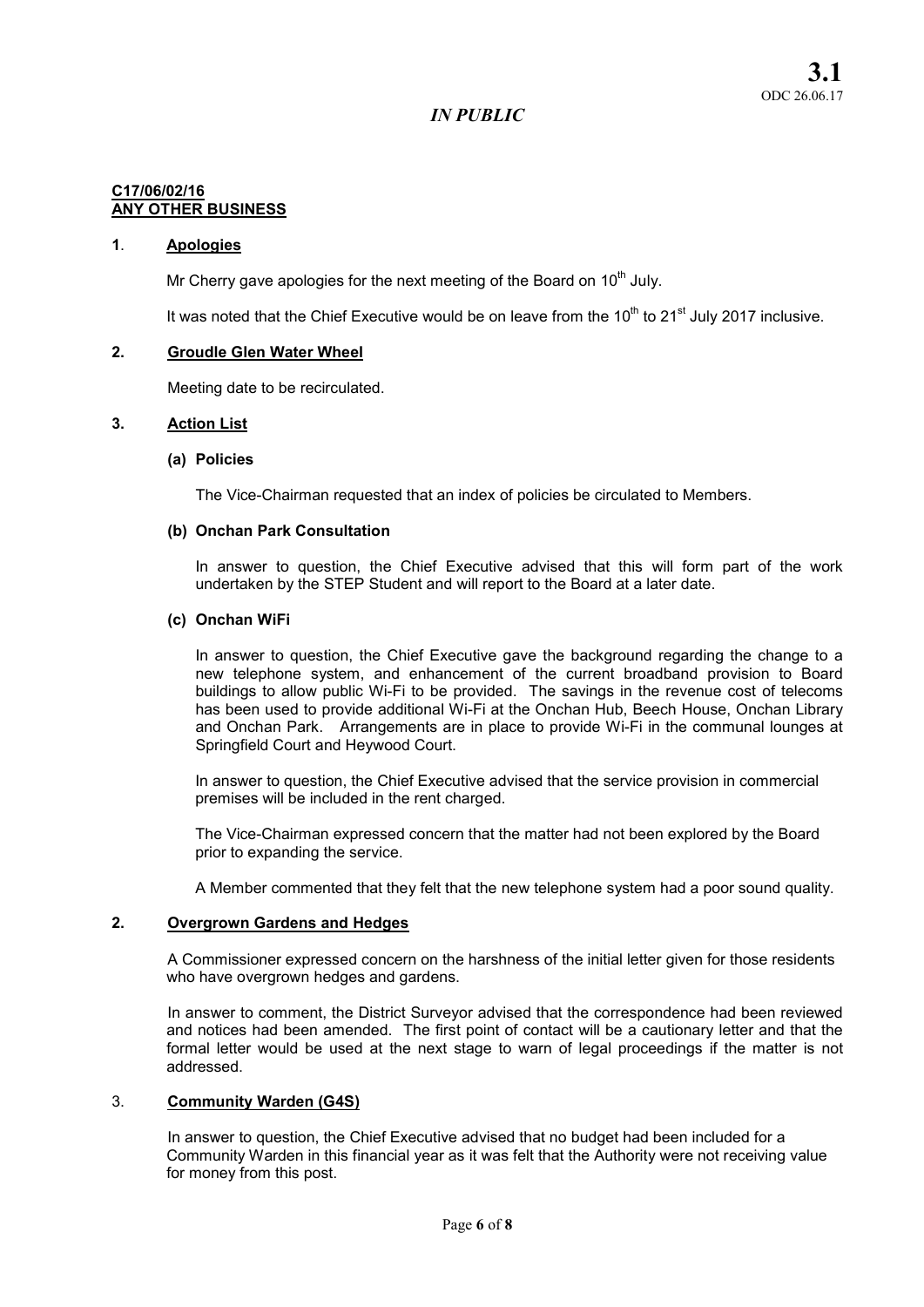# C17/06/02/17 FINANCE AND GENERAL PURPOSES MATTERS

The Lead Member for Finance and General Purposes welcomed Mr Vincent into his new position and wished him well in his role.

# 1. Rate Report

The following matter was considered in committee and transferred to the public domain.

The Rate Report prepared by the Finance Manager dated 22<sup>nd</sup> June 2017, having previously been circulated was considered and noted.

# 2. Rent Report

The following matter was considered in committee and transferred to the public domain.

The Rent Report prepared by the Finance Manager dated  $22<sup>nd</sup>$  June 2017, having previously been circulated was considered and noted.

The Finance Manager advised that with regard to rent debtors he wished to encourage tenants to actively engage with them regarding their difficulties.

The Finance Manager advised Members that the current debtors are in the process of being dealt with through the small claims court.

The Chief Executive informed Members that under the 5 year fixed term tenancies that those in rent debt may not have their tenancies renewed.

# C17/06/02/18 REPORT FROM THE CLERK OR OTHER OFFICER

#### 1. Heywood Court – Services Review

The following matter was considered in committee and transferred to the public domain.

The Chief Executive gave an outline of the cleaning and handyman service provided at the sheltered housing facilities. He advised that the cleaner worked between both facilities and had a temporary uplift in working hours to cover the prolonged absence of the Handyman.

The Chief Executive advised that after a significant period of ill health the Handyman has been referred to Occupational Health who have recommended that he is retired on ill health grounds.

Following the absence of the handyman, the maintenance team had continued to provide a service to both Complexes.

Following comments at the last Board Meeting with regard to the specification of the cleaning service, the Chief Executive outlined alternative proposals.